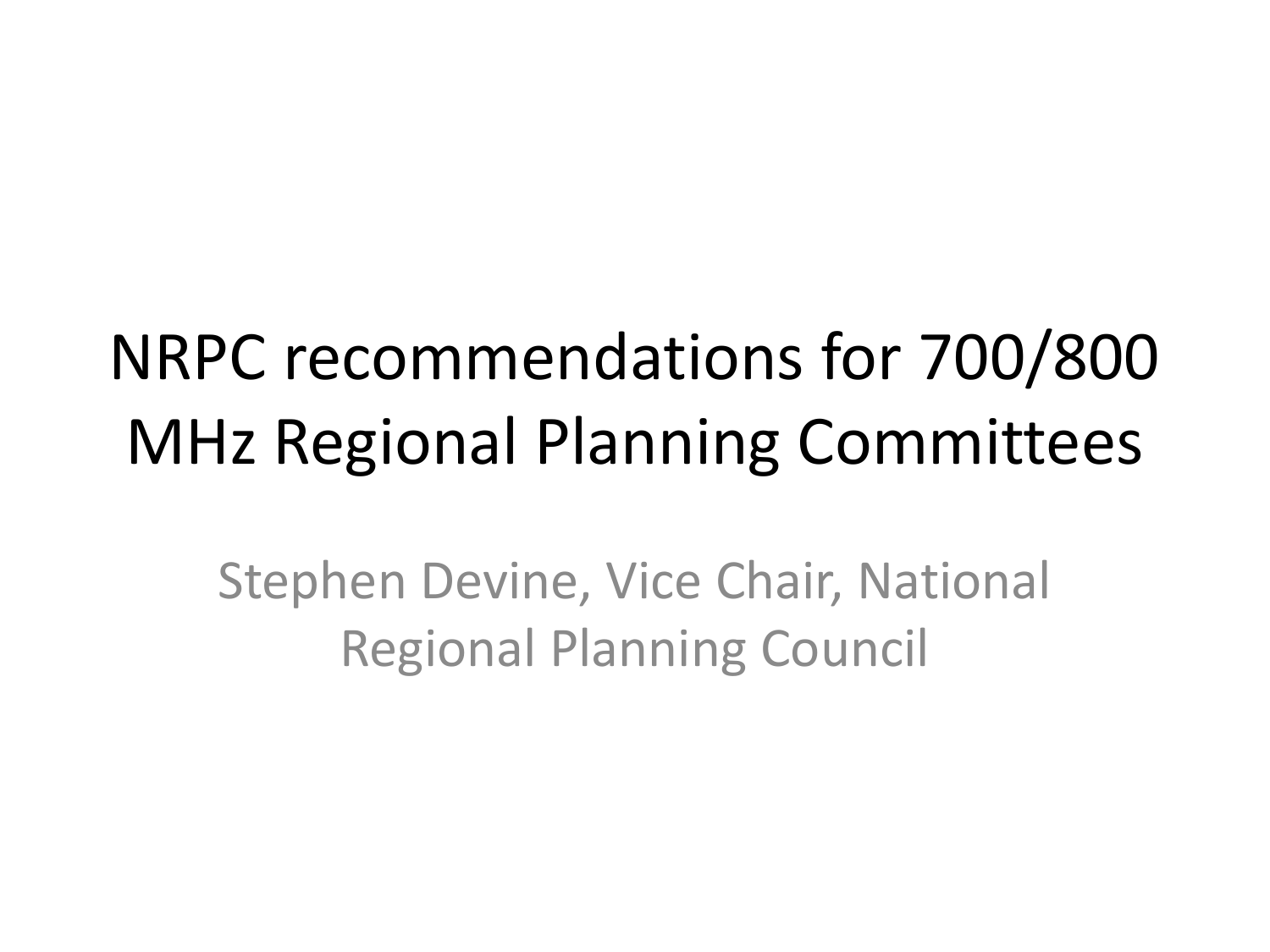# NRPC

- NRPC Chairperson Carter and I reached out to the FCC for guidance as to how the NRPC can better educate and support RPC's in their filings, notifications, etc with the FCC. He felt that if there protocol's that could improve in the RPC/FCC process, we wanted to get the correct information to RPC's.
- The following NRPC RPC guidelines are the result of our dialogue with the FCC and summarize the best practices we encourage RPC's to implement in their regional planning process.
- The NRPC wants to thank the FCC Public Safety and Homeland Security Bureau for its continued support.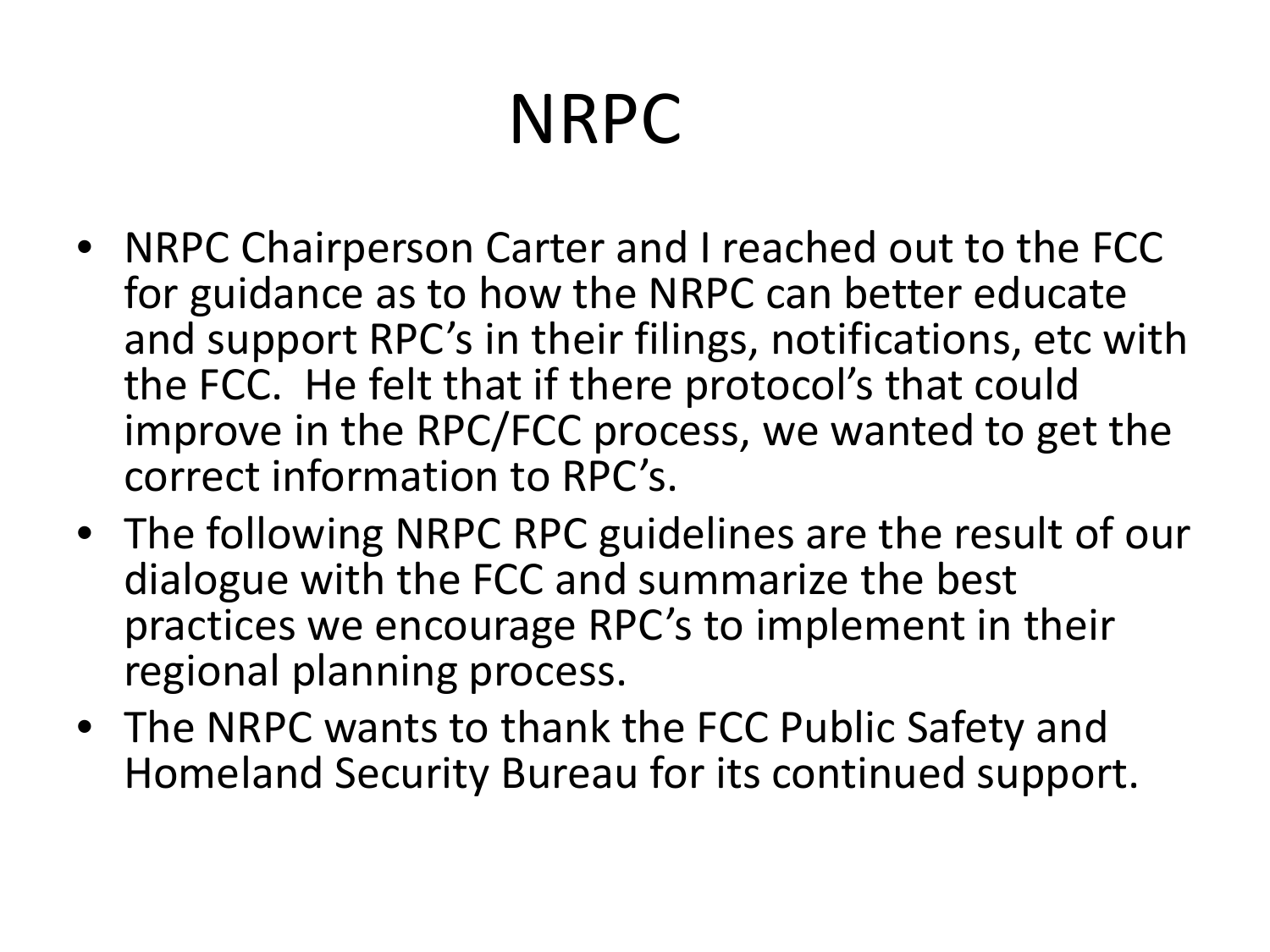# 700 MHz Regional Plan Amendment Guidance

NRPC recommendations to 700 MHz RPC's when amending 700 MHz Regional Plans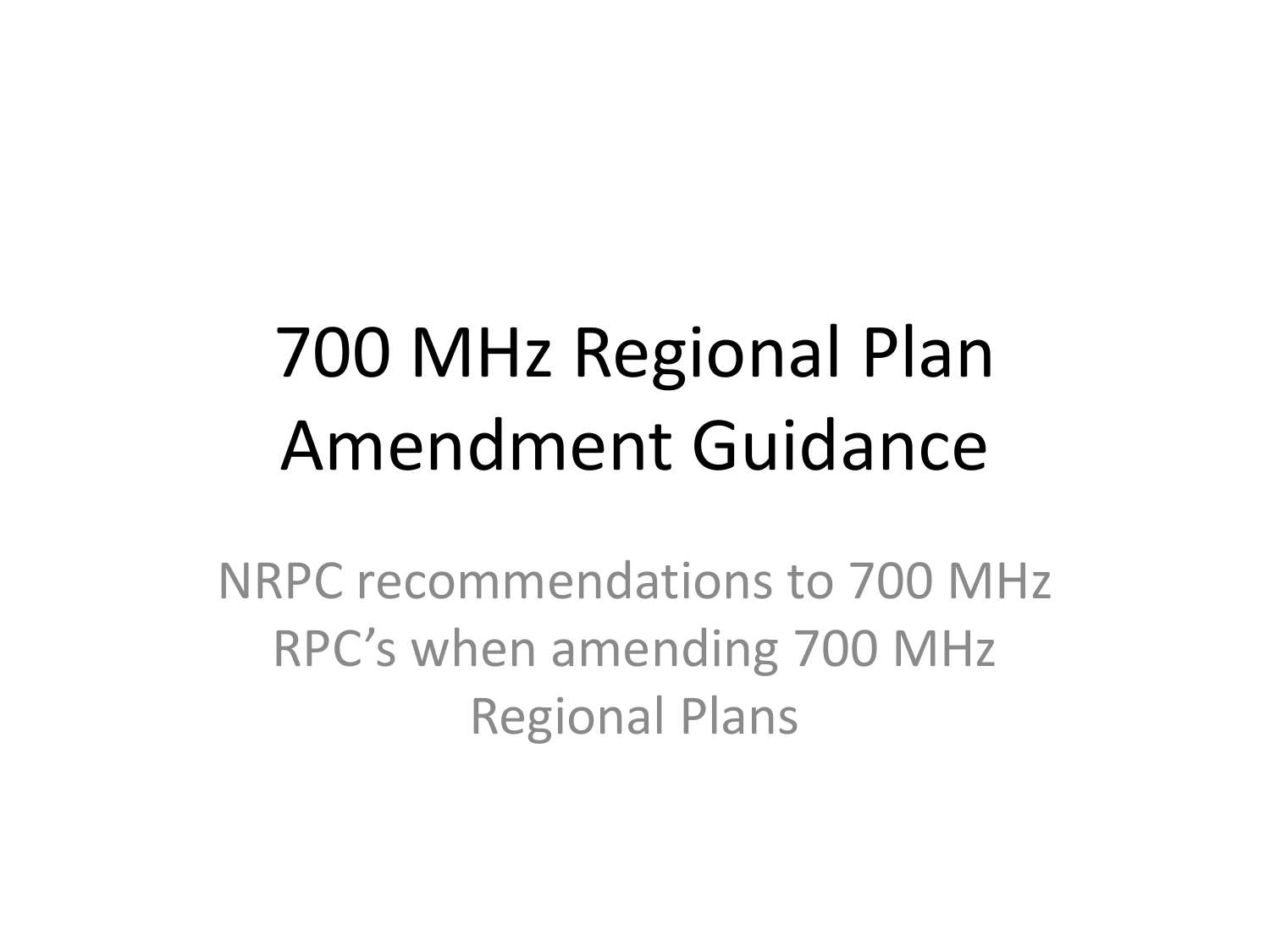## 700 MHz Recommendations

• In April 2013, the FCC modified its Staff review policy of modifications to 700 MHz regional plans to reduce delays in licensing public safety systems at the RPC level.

The Commission concluded "Bureau Staff would no longer place **minor** amendments to Regional Plans on Public Notice for comment". Staff would "*instead acknowledge receipt of the plan amendment by email."*

• RPC Chairperson's should be sure their correct email address is on file with the FCC.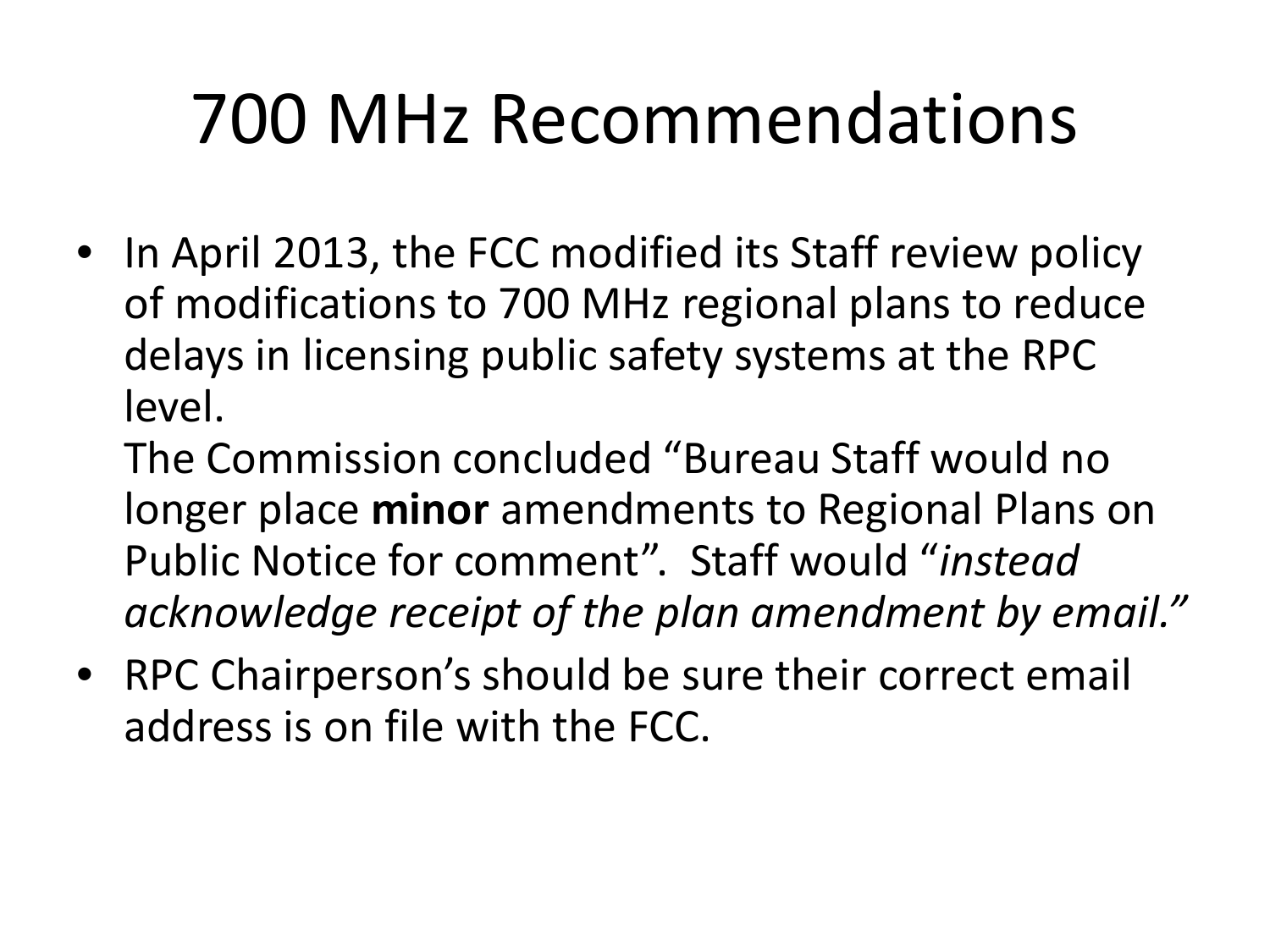## 700 MHz Recommendations, cont.

- Amendments are considered **minor** "..if the amendment only involves changes to the channel allotments.." AND
	- A the proposed channel change or channel addition involves a facility that is **located more than** seventy miles from an adjacent region border.
	- B The Co-channel or adjacent channel interference contour of the facility changing or adding the channel **does not intersect** the border of an adjacent region
	- C The proposed channel change or channel addition has been **coordinated in writing** with any affected adjacent region.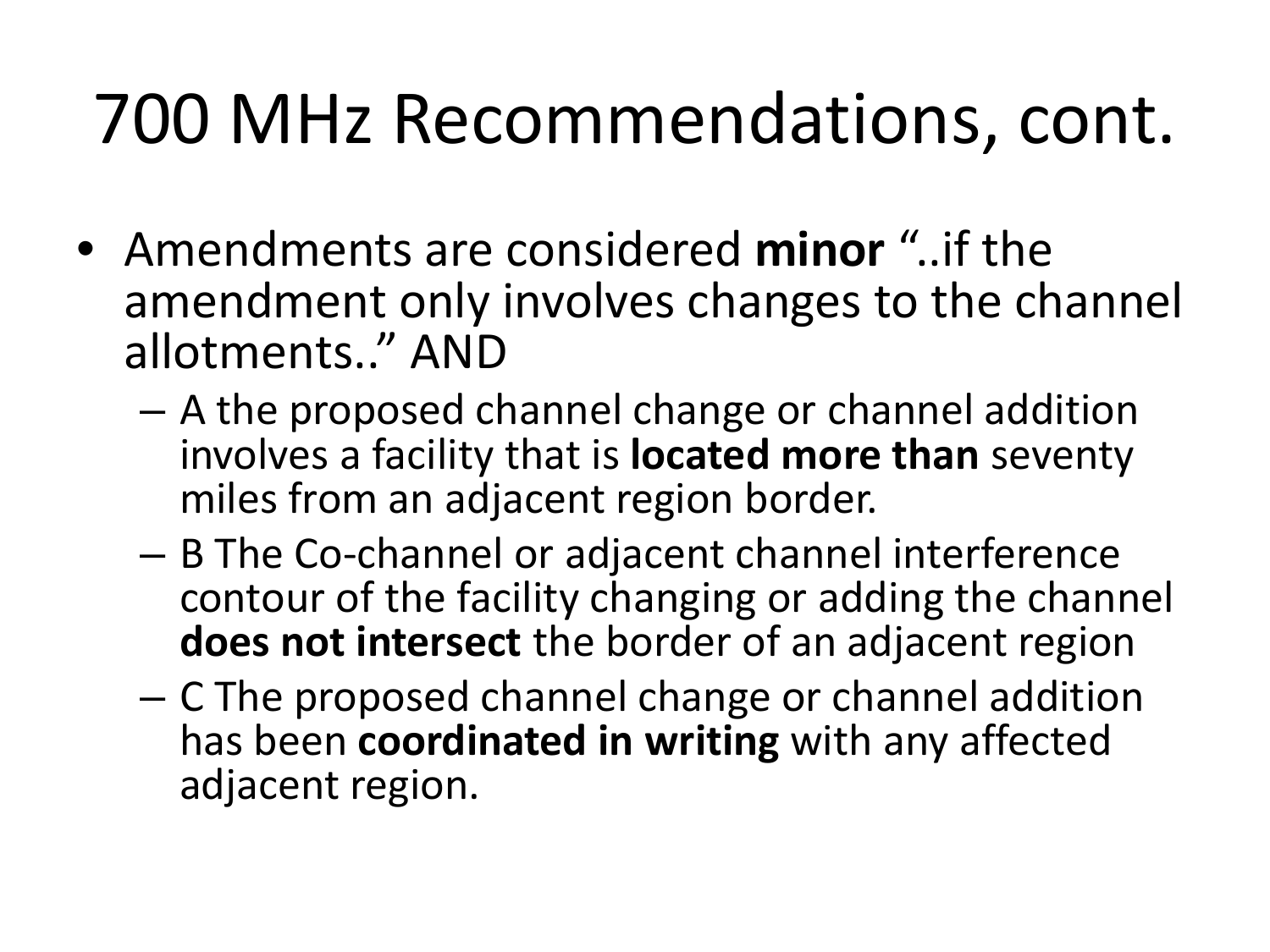### 700 MHz Recommendations, cont.

- Secondly, the Commission stated "**that Bureau Staff should continue to provide advance notice via Public Notice (PN) of major amendments involving changes in the way channels are allocated, allotted or coordinated**.."
- The Commission also directed that "**Bureau Staff will now approve any major amendment without further action if no party raises any objection during a short commenting period, e.g. 30 days**.."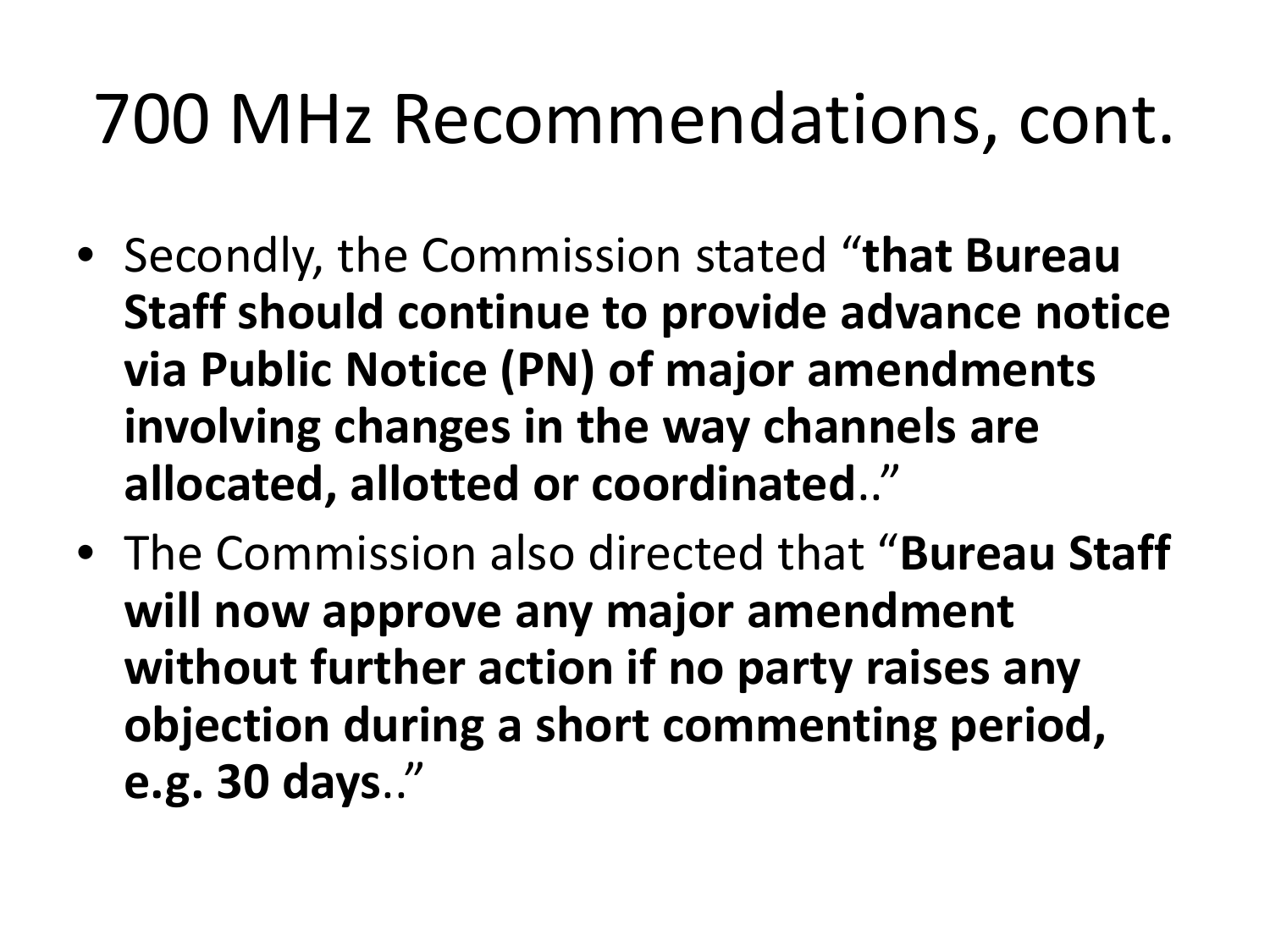#### 700 MHz Recommendations, Cont.

- Lastly, the Commission noted that "Bureau staff has always considered changes in **RPC membership or leadership positions as administrative in nature** and will continue to accept these changes without placing them on Public Notice for Comment.."
- Although the Commission has streamlined the process for internal review of regional plan modifications, the Commission stated that "**RPC's shall continue to notify the Bureau and adjacent regions of any proposed modification to their Commission-approved regional plan as required under 90.527 (b) of our rules**…to ensure transparency and integrity in the regional planning process.."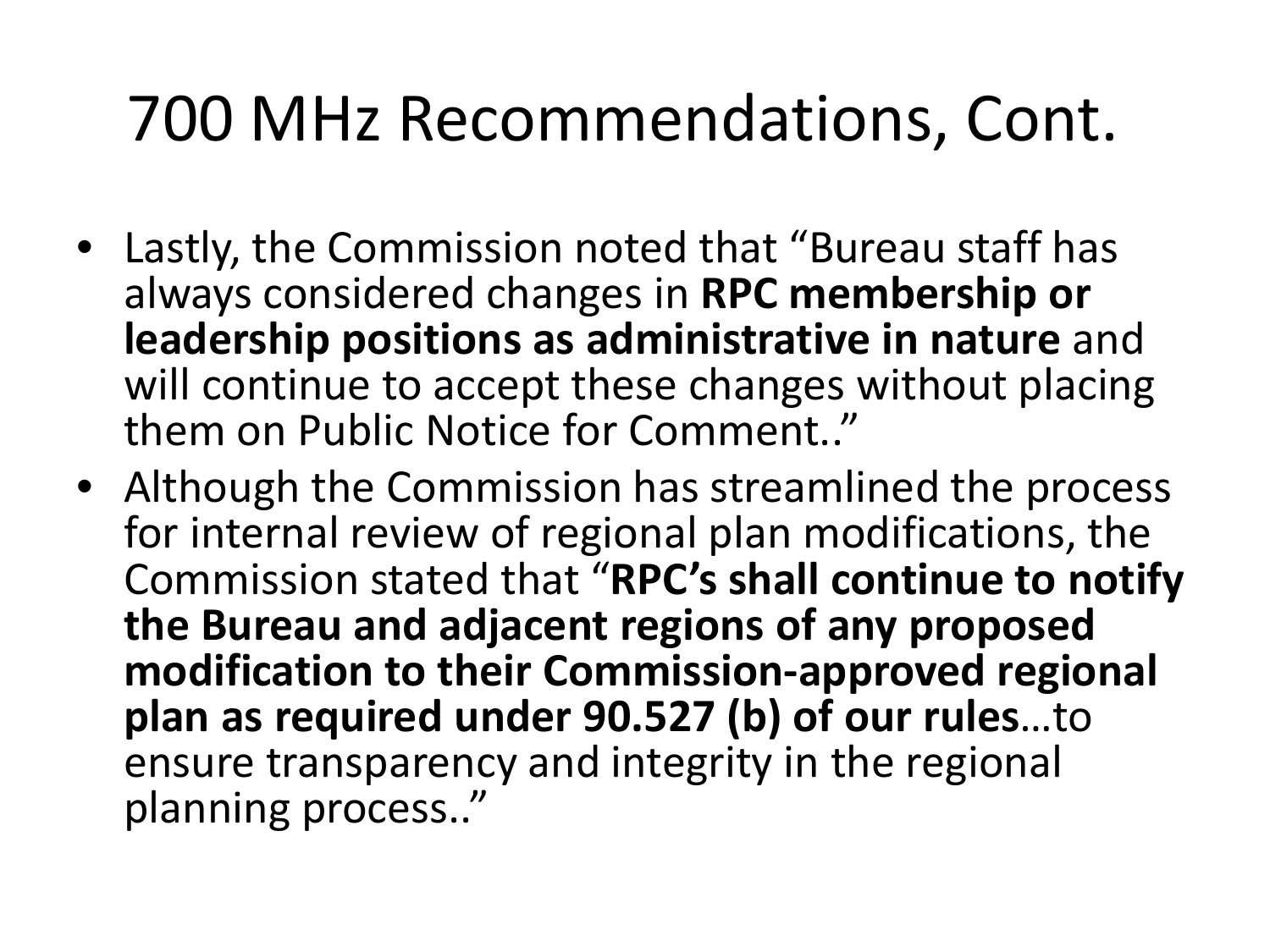# 800 MHz Regional Plan Amendment Guidance

NRPC recommendations to 800 MHz RPC's when modifying 800 MHz Regional Plans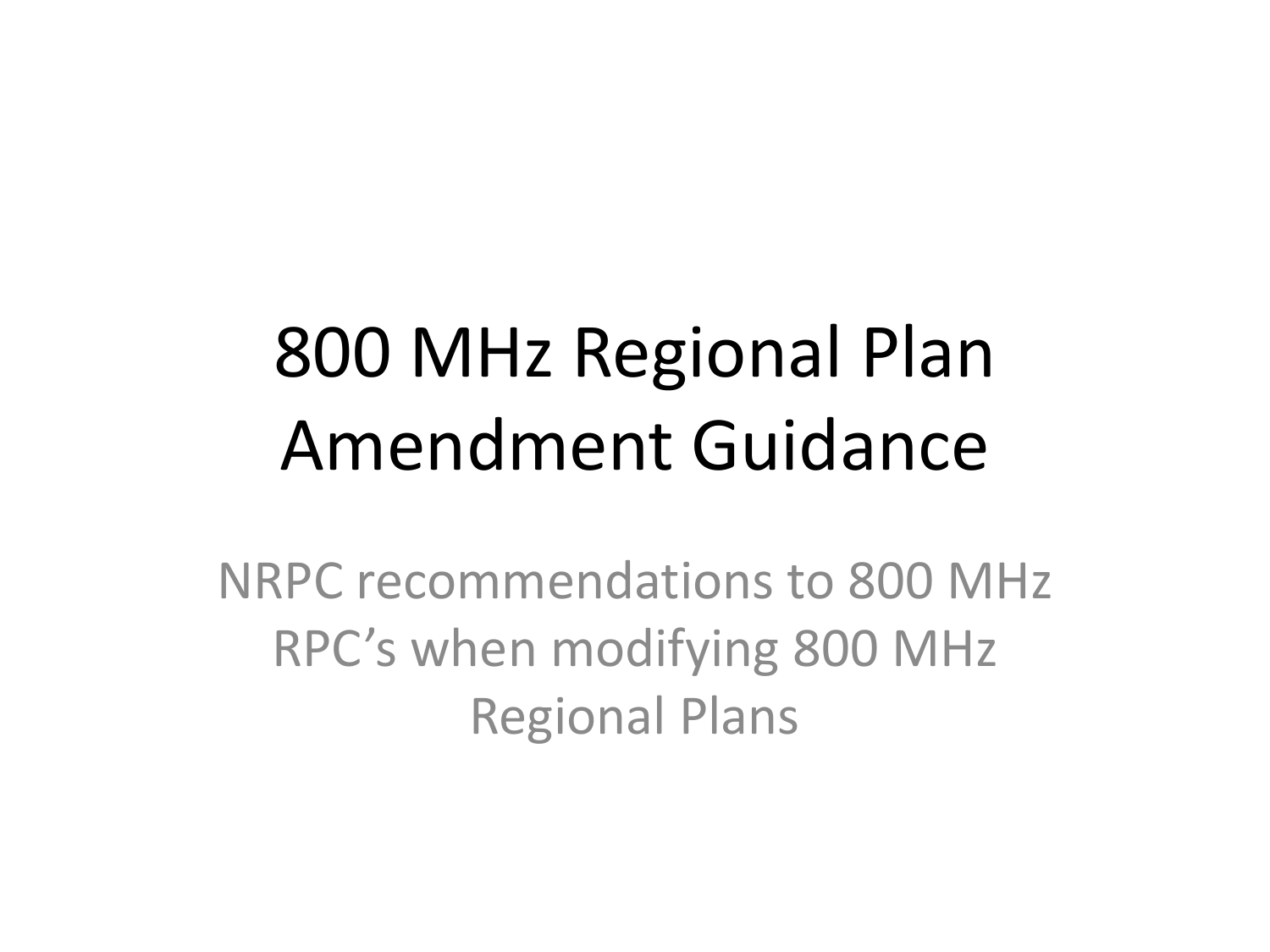### 800 MHz Recommendations

- The FCC Staff Review process of 800 MHz NPSPAC Regional Plan amendments *is a different process with different criteria than 700 MHz plan amendments.*
	- All 800 MHz *rebanding* related amendments will be treated under *streamlined* staff review procedures.
	- All 800 MHz *non-rebanding* substantive plan amendments, including changes to channel allocations with the region, technical parameters or procedures for assigning channels, will be subject to:
		- Standard Notice and comment procedures
		- Adjacent region concurrence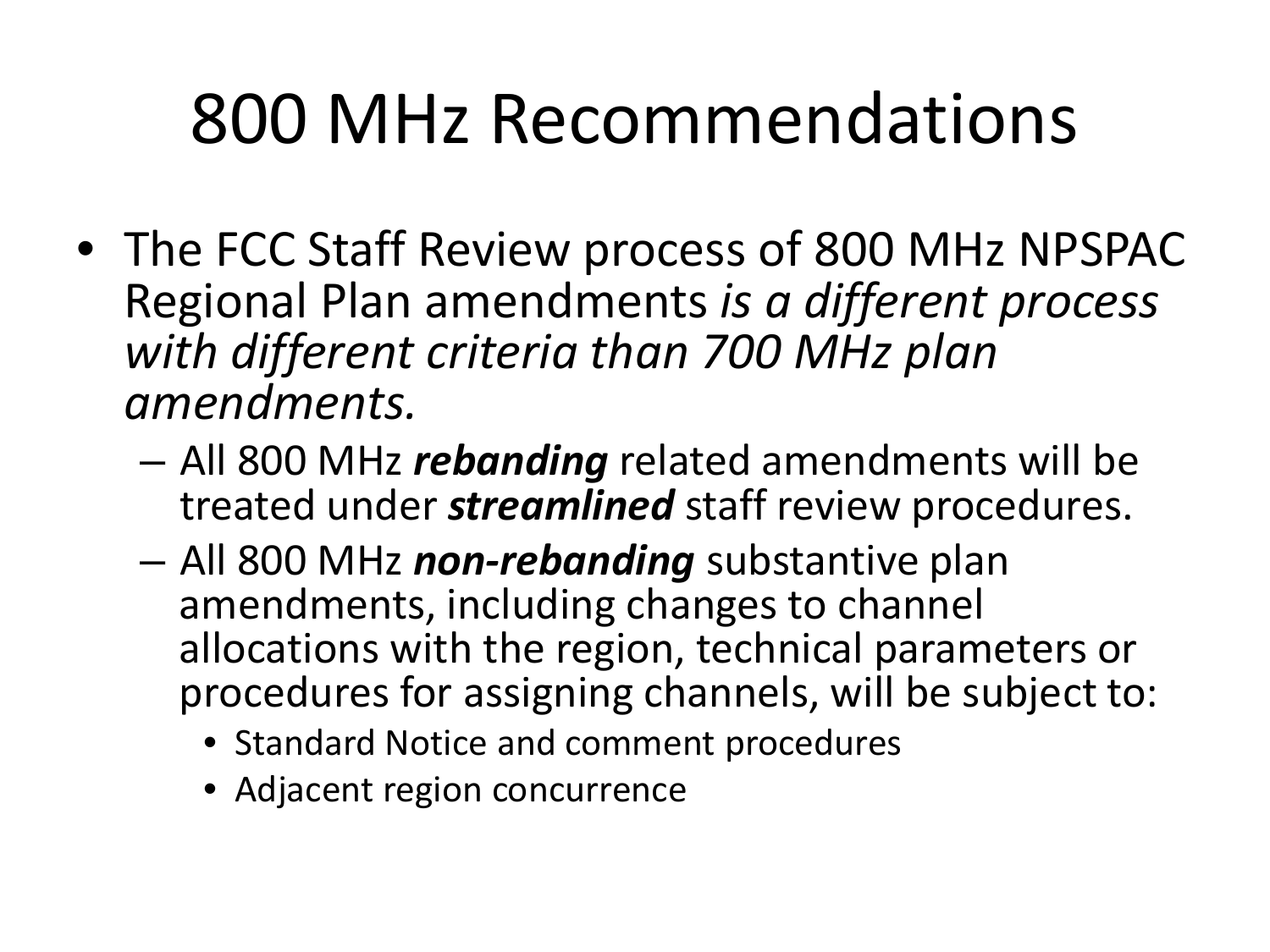# Eligibility

How 700 MHz eligibility and 800 MHz eligibility differ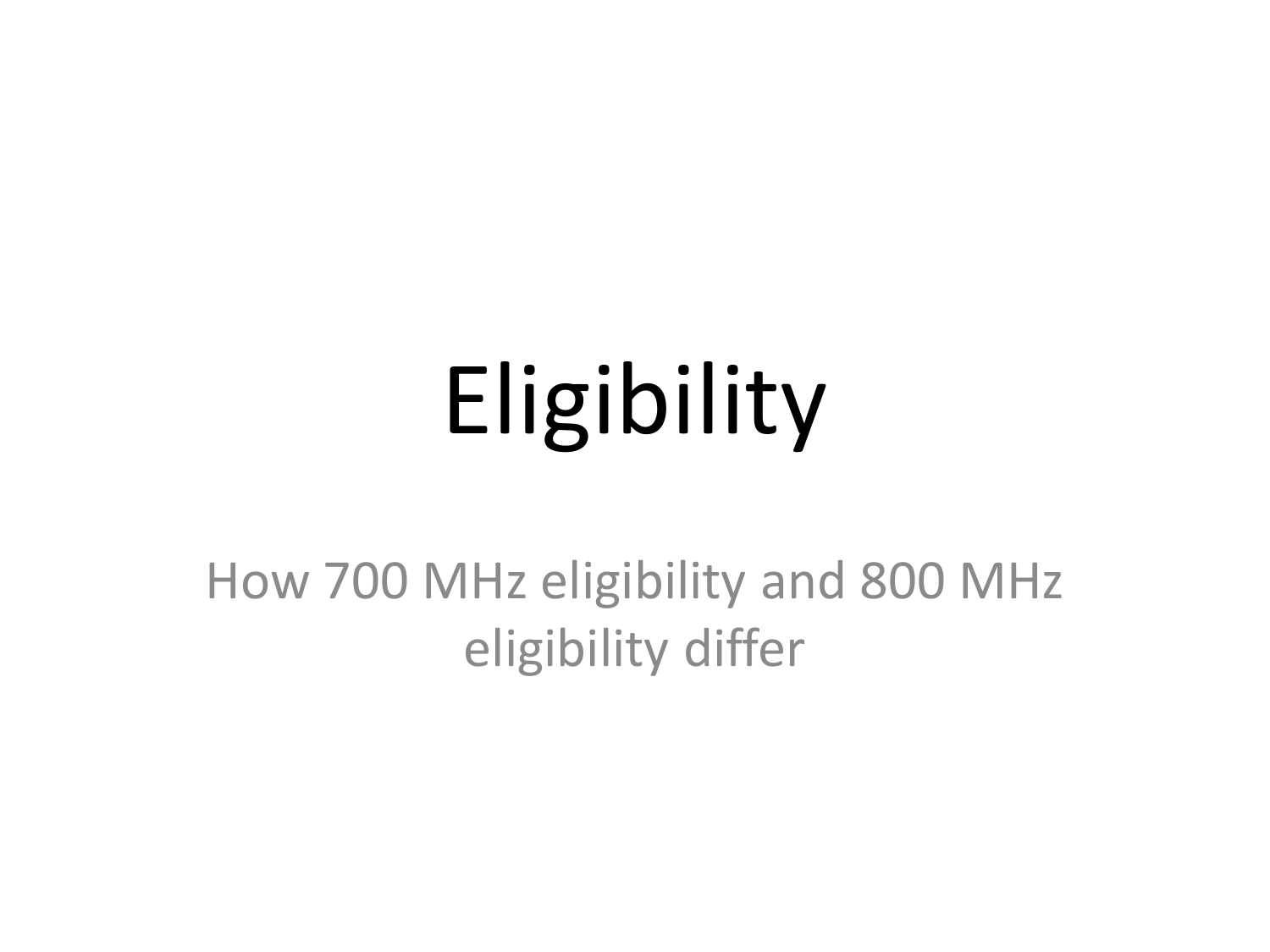# 700 MHz Eligibility

- For 700 MHz narrowband spectrum, eligibility is determined by Federal Statute (47 U.S.C. 337 (f), FCC regulations (Section 90.523) and FCC precedent. The statutory eligibility criteria boils down to whether the entity provides "public safety services" as defined below:
	- The term "Public Safety Services" means services that
		- the sole or principal purpose of which is to protect the safety of life, health or property
		- are provided by state or local government entities (or non-governmental organizations authorized by a governmental entity whose primary mission is the provision of such services)
		- are NOT made commercially available to the public by the provider.
	- As example, a state or local government entity generally would be eligible to use 700 MHz narrowband spectrum so long as they provide "public safety services" defined as the sole or principal purpose of which is to protect the safety of life, health and property.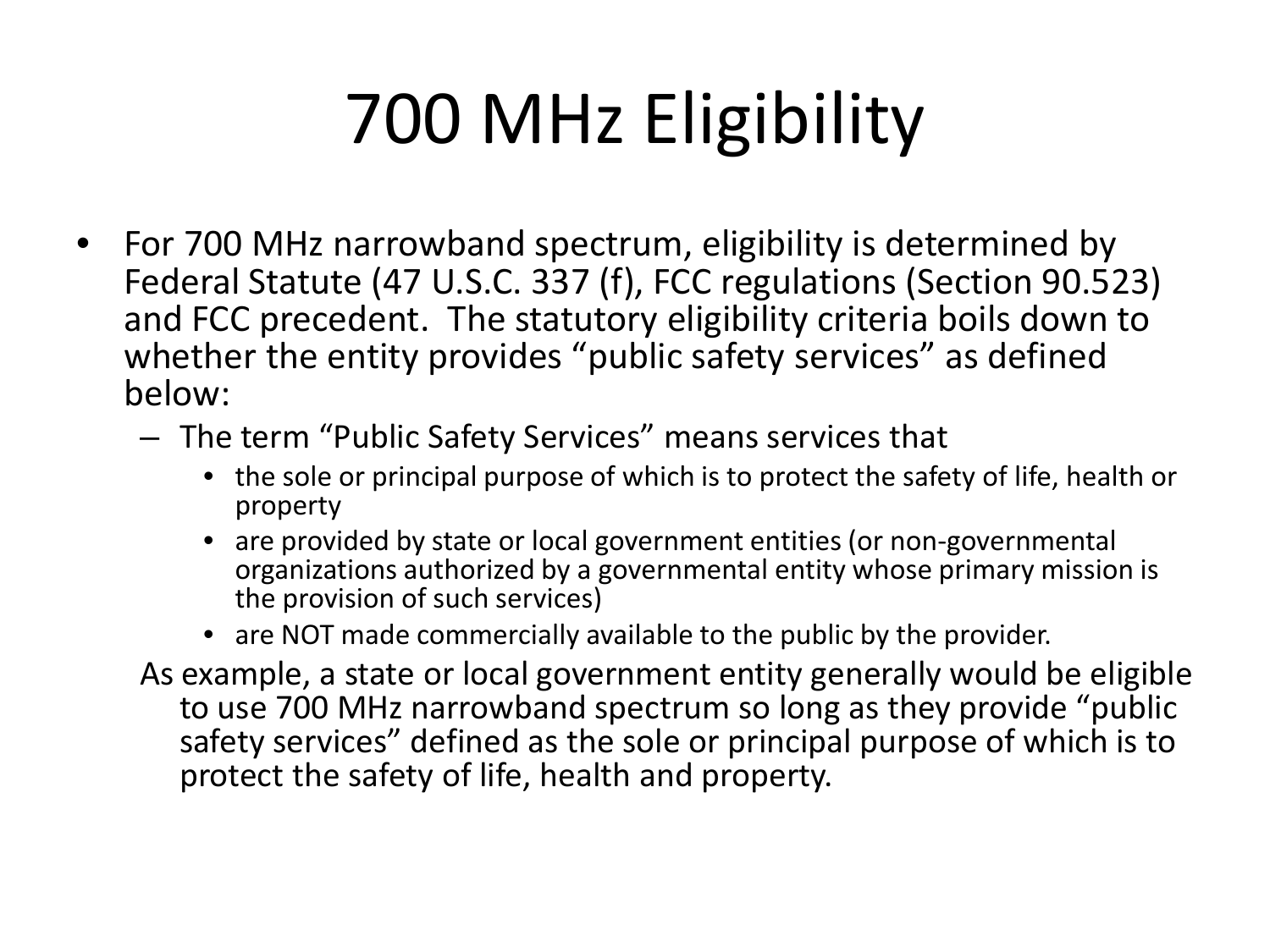## 800 MHz Eligibility

• For 800 MHz NPSPAC, Section 90.20 of the Commission's rules govern eligibility. So going forward, just keep in mind that the use of *700 MHz public safety spectrum is governed by statute and is more restrictive than the eligibility rule in Section 90.20,* which governs 800 MHz, as well as VHF and UHF public safety spectrum.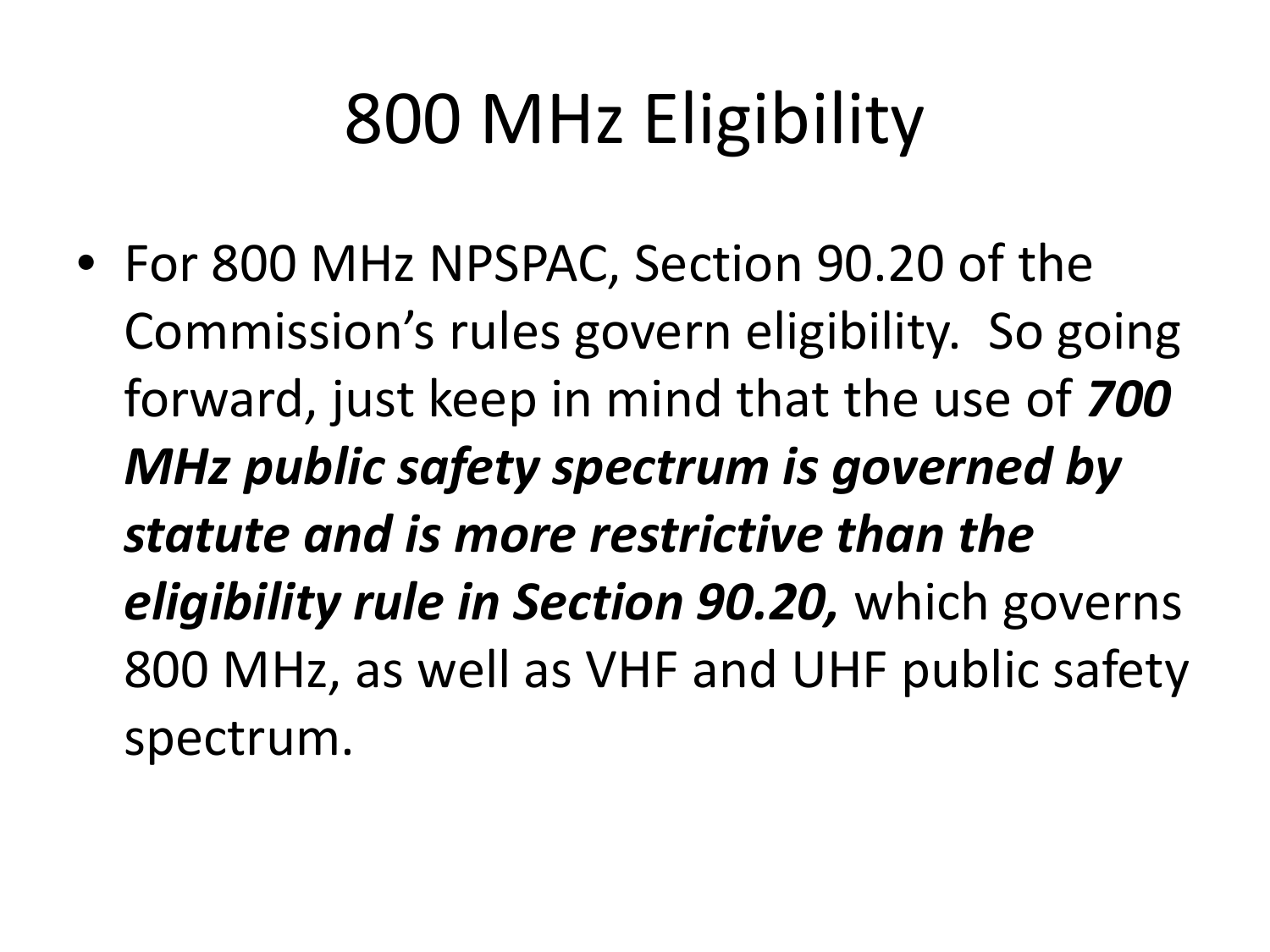# 800 MHz Eligibility, cont.

• For example, the Public Safety and Homeland Security Bureau granted Ameren, a for profit utility, a waiver to use 800 MHz public safety spectrum on the Illinois STARCOM system, but prohibited Ameren from using the State License 700 MHz spectrum because they couldn't/didn't meet the statutory criteria in place @ 700 MHz.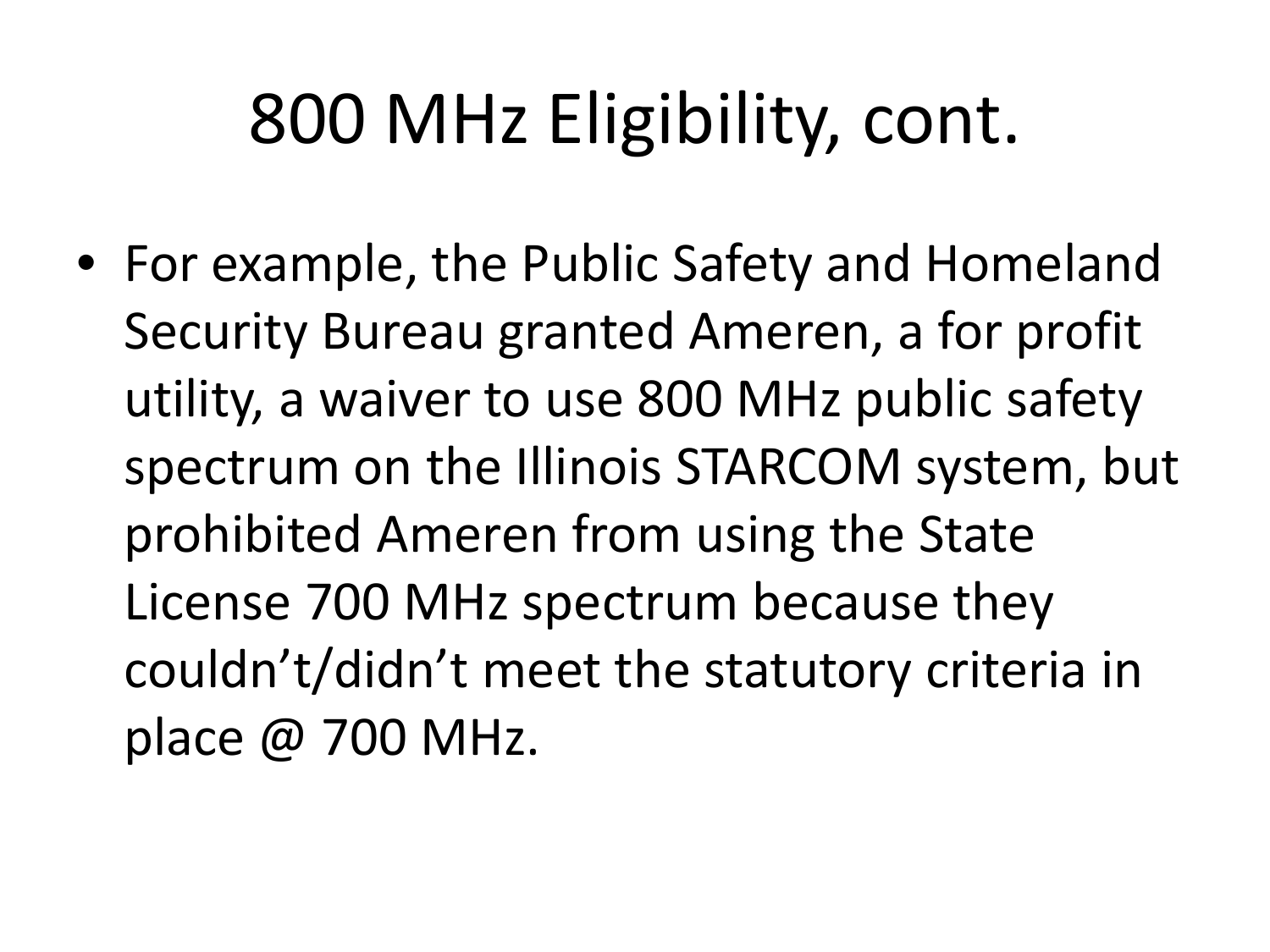## 700 MHz State License Spectrum

- FCC 90.529 requires 700 MHz State Licensees to make an interim substantial service showing as of June 13, 2014  $(1/3)$
- FCC issued guidance via Public Notice as to how states can provide notification.
- **Three States** have cancelled their license thus far with several others seeking relief from the FCC via waiver.
- After the interim benchmark expires, the PSHSB will address how RPC's can implement State License spectrum in their regional plans, where applicable.
- The NRPC will work with the FCC and 700 MHz RPC's on the process that needs to be implemented to integrate vacated 700 MHz State License spectrum into their regional plans.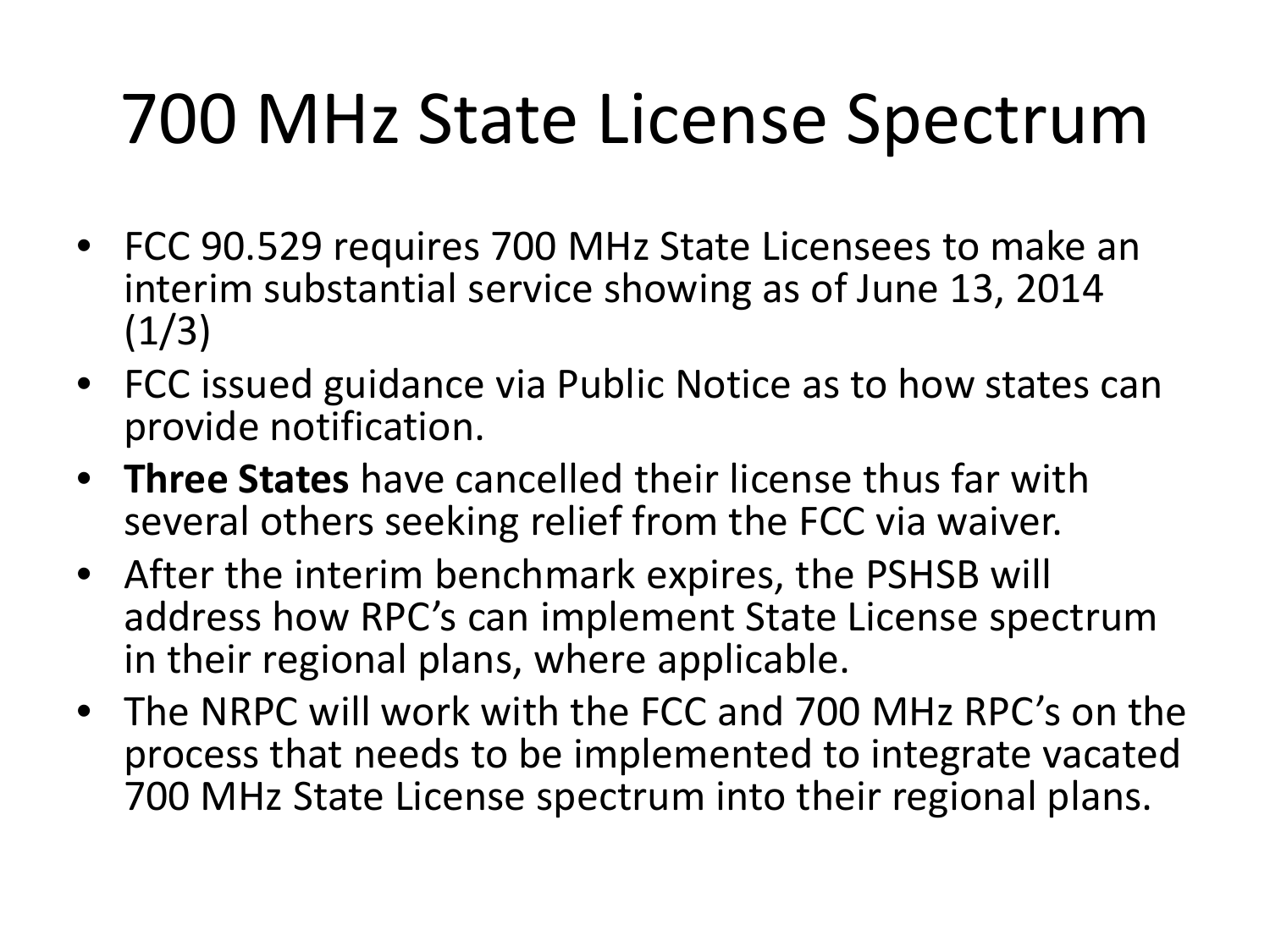## Summary

- NRPC has provided these guidelines and best practices to the RPC's to improve their operation and interaction with the FCC.
- The FCC issues Public Notices announcing 700/800 MHz Regional Planning Committee meetings as a **courtesy** to the regions so notifying the FCC of the meeting at least 30 days prior to the meeting date is encouraged.
- If there is a gap in between when a RPC Chairperson makes the membership aware of a meeting and when they notify the FCC, perhaps copying the FCC PSHSB on the initial notification of a meeting is appropriate.
- Work with the FCC as they are in place to support you. Many of the guidelines outlined herein aid FCC Staff in their support of RPC's.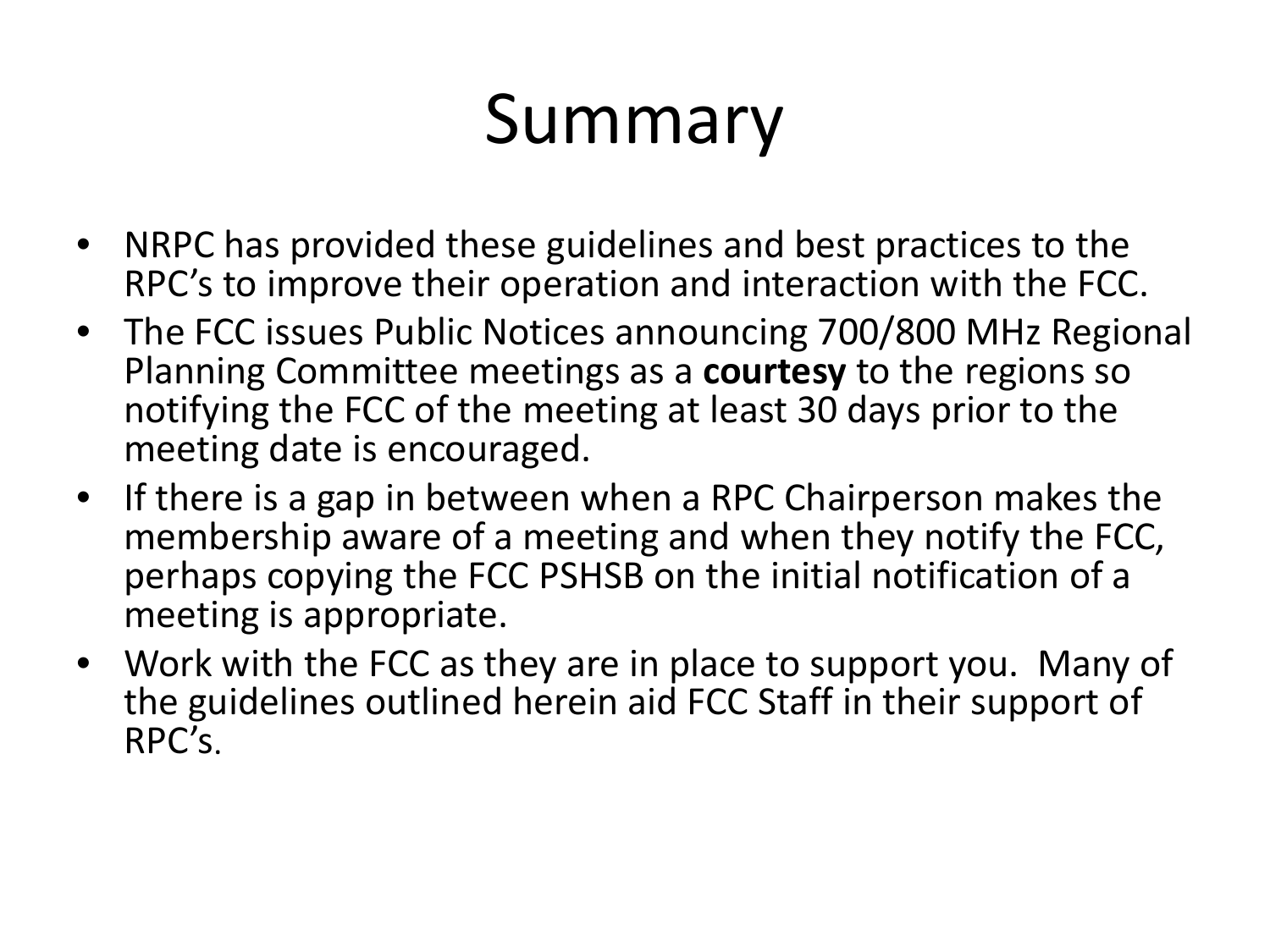## Summary, Cont

• When filing plan amendments, RPC's should Highlight portions

 of the plan that are being amended or provide the FCC a document with "track changes" options implemented along with the new language. This makes better use of everyone's time and makes no mistake as to which areas of the plan the region intends to make subject to the amendment.